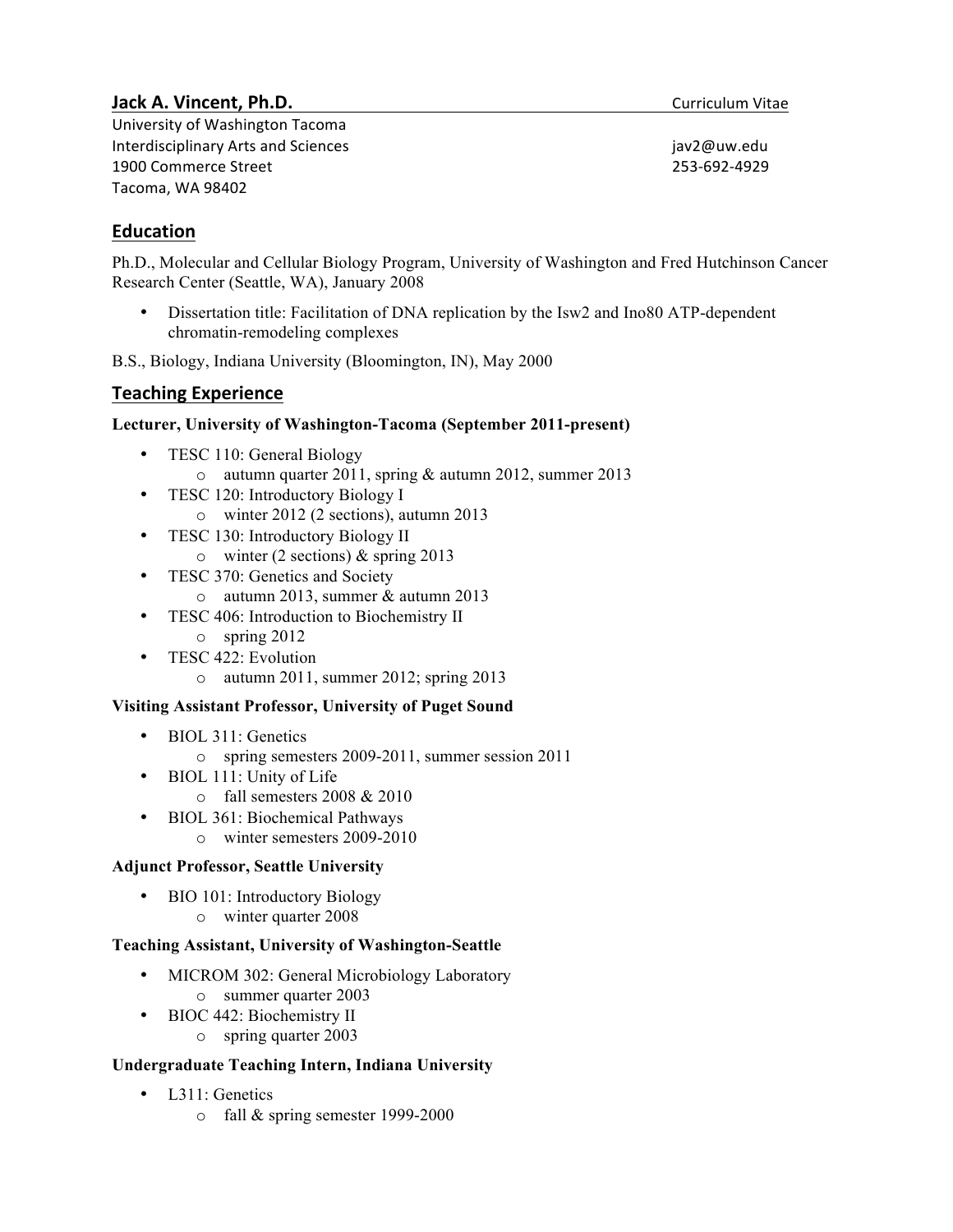# **Service** (University of Washington Tacoma)

Academic & career advising

- Faculty Advisor for Environmental Science and Environmental Studies majors, 2012-2013
- Faculty Mentor, Student Success Mentoring Program
	- o Student: Luan Dang; 2012-present
	- o Student: Sem Chan; 2013-present

Student project advising

- Faculty Advisor, TESC 498 Directed Readings, summer 2012
- Faculty Advisor, TESC 496, Student internship
	- o Student: Kelly Hatfield-Burmaz; project title: "Cost effective recycling for Bethel School District"; summer 2012-spring 2013
- Faculty Advisor, TESC 499, Undergraduate Research
	- o Student: Jessica Dennis; topic: Species identification in environmental isolates of dinoflagellates; will start winter 2014

Staff searches

• Scientific Instructional Technician, Environmental Sciences program, summer 2012 & summer 2013 (two searches)

### Work groups

• Environmental Studies curriculum workgroup; winter 2013-present

Curriculum development and revisions

- Created new laboratory exercises for TESC110 General Biology
- Created laboratories for option of offering TESC422 Evolution as laboratory-based class

## **Teaching Professional Development**

- Part of team application for NW PULSE meeting and curriculum planning workshop (application not accepted)
- GRDSCH 630: "Teaching and Learning in Higher Education", University of Washington, winter quarter, 2007

## **Outreach**

Panel member for Math-Science Leadership Program's  $10<sup>th</sup>$  grade "DNA Detectives" team; summer 2013

## **Research training & subject of research**

- Dissertation research, Division of Basic Sciences, Fred Hutchinson Cancer Research Center, April 2002-January 2008, Advisor: Toshio Tsukiyama
	- o Functions of ATP-dependent chromatin remodeling complexes during DNA replication in budding yeast
- Research Associate, Department of Biology, Indiana University, June 2000-July 2001, Advisor: James Drummond
	- o *In vitro* studies of the mechanism of DNA mismatch repair
- Undergraduate Research Associate, Department of Biology, Indiana University, June 1999-May 2000, Advisor: Miriam Zolan
	- o Identification of *RAD50* mutants and characterization of their meiotic phenotypes in the basidiomycete, *Coprinus cinereus*